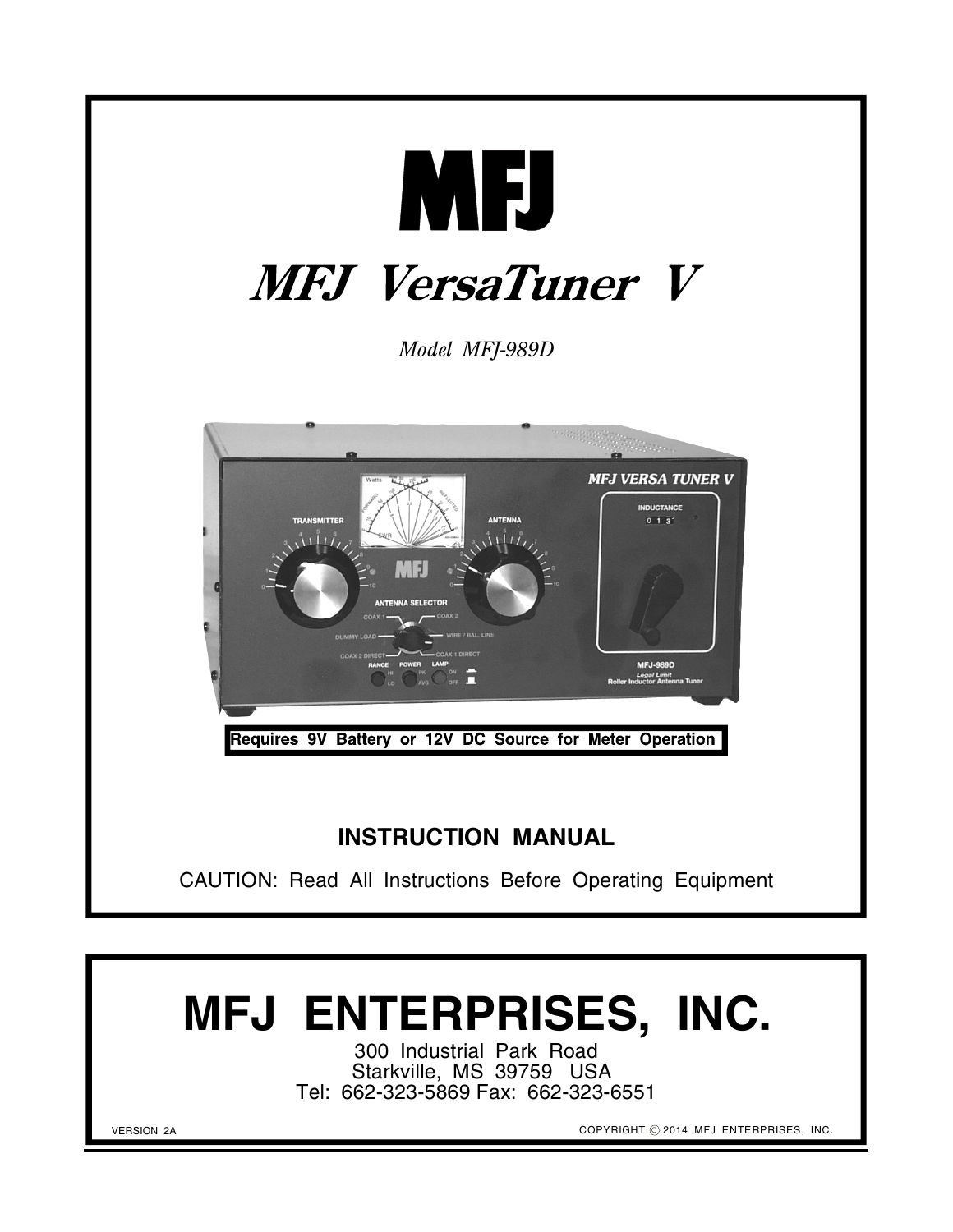## *DISCLAIMER*

Information in this manual is designed for **user purposes only** and is *not* intended to supersede information contained in customer regulations, technical manuals/documents, positional handbooks, or other official publications. The copy of this manual provided to the customer will *not* be updated to reflect current data.

Customers using this manual should report errors or omissions, recommendations for improvements, or other comments to MFJ Enterprises, 300 Industrial Park Road, Starkville, MS 39759. Phone: (662) 323- 5869; FAX: (662) 323-6551. Business hours: M-F 8-4:30 CST.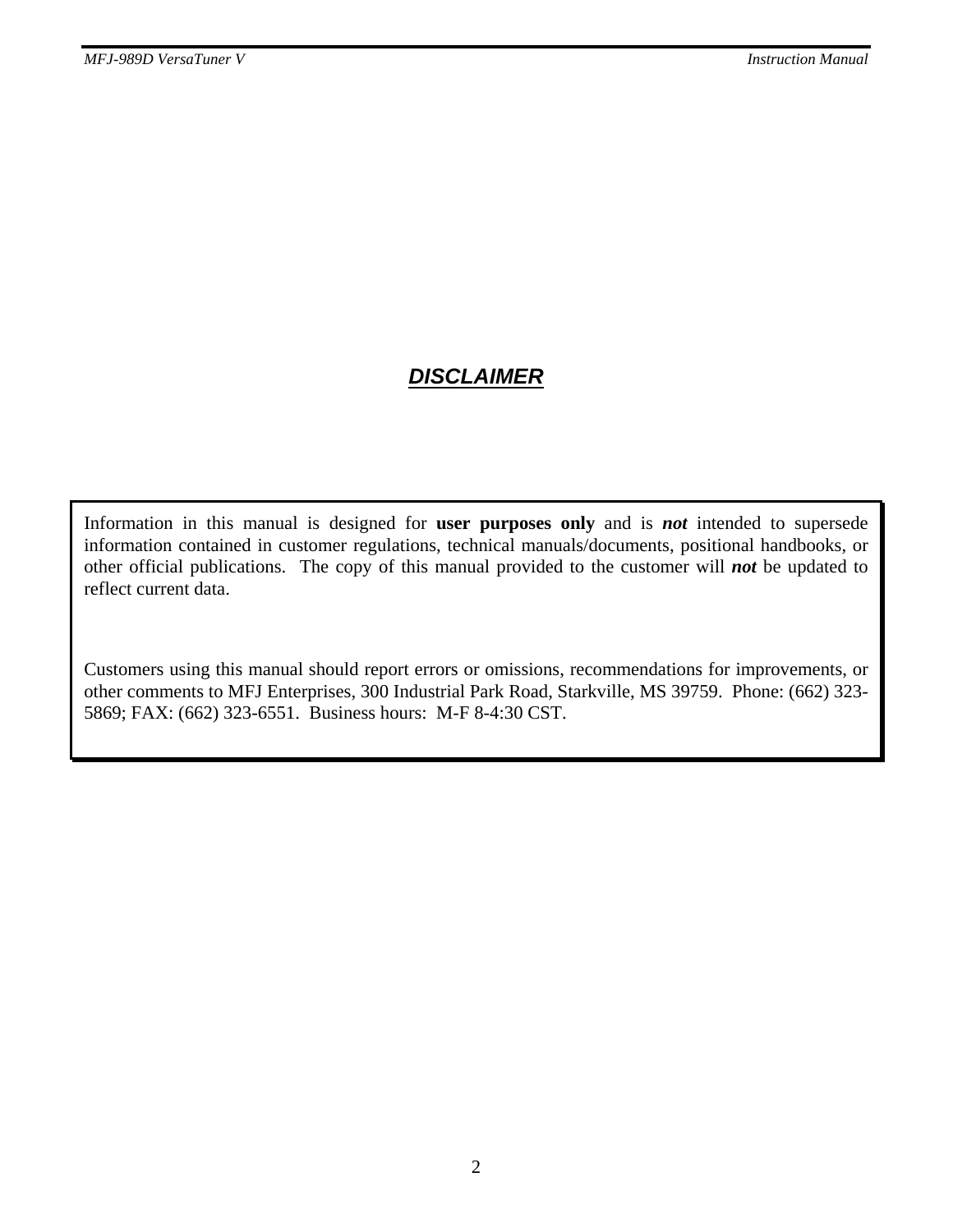### **Introduction**

Thank you for selecting the MFJ-989D. Over the years, the MFJ-989 has earned an impressive reputation as the world's most popular legal-limit tuner. Now, the "D" model features a number of important upgrades that make it even better. Because of these improvements, you'll enjoy higher efficiency, greater operating convenience, true peak-reading power measurements, extended frequency coverage, plus many more refinements in both design and appearance. Even the cabinet is new, with a nearly indestructible multi-color Lexan front panel and an interior layout that improves component Q and reduces losses. Top to bottom, the Versa Tuner-V has evolved into a truly superior piece of equipment built to deliver years of faithful service.

### **Circuit Overview**

The MFJ-989D Versa-Tuner V incorporates five highly useful stand-alone station accessories into a single package. The block diagram below shows how these five building blocks are organized:



*1.) SWR / Wattmeter:* Dual-range (300W/3kW) power meter features precision cross-needle movements with LED illumination, a compensated directional coupler, and dual detectors for measuring average and instantaneous-peak power. Circuit is identical to our MFJ-815C *TrueActive* (TM) standalone meter.

*2.) Antenna Selector Switch:* Heavy-duty ceramic switch with silver-plated contacts and six positions for routing a variety of loads to your transmitter or amplifier.

*3.) Dummy Load:* Precision non-inductive 50-Ohm load resistor, convection cooled and rated for 300 Watts dissipation (same as the MFJ-260C Dummy Load).

*4.) Legal-Limit Tuner:* MFJ's proven T-network features 500-pF wide-spaced air-variable capacitors plus our unique 24-uH *AirCore* (TM) rotary inductor for continuous coverage of the HF spectrum. These rugged components allow you to match virtually any antenna load you're likely to encounter.

*5.) 1:1 Balun:* Features two massive 2.4-inch ferrite cores wound with high-voltage polyethylene wire and terminated to rugged ceramic feed-through posts on the back panel. MFJ's top-of-the-line highpower Guanella current-style balun.

Before attempting to use your MFJ-989D for the first time, we urge you to read through the entire manual. Doing so will help you gain familiarity with all of the MFJ-989D's many functions and features. You'll also find useful technical information applying to all tuners and solutions for difficult-to-match antennas.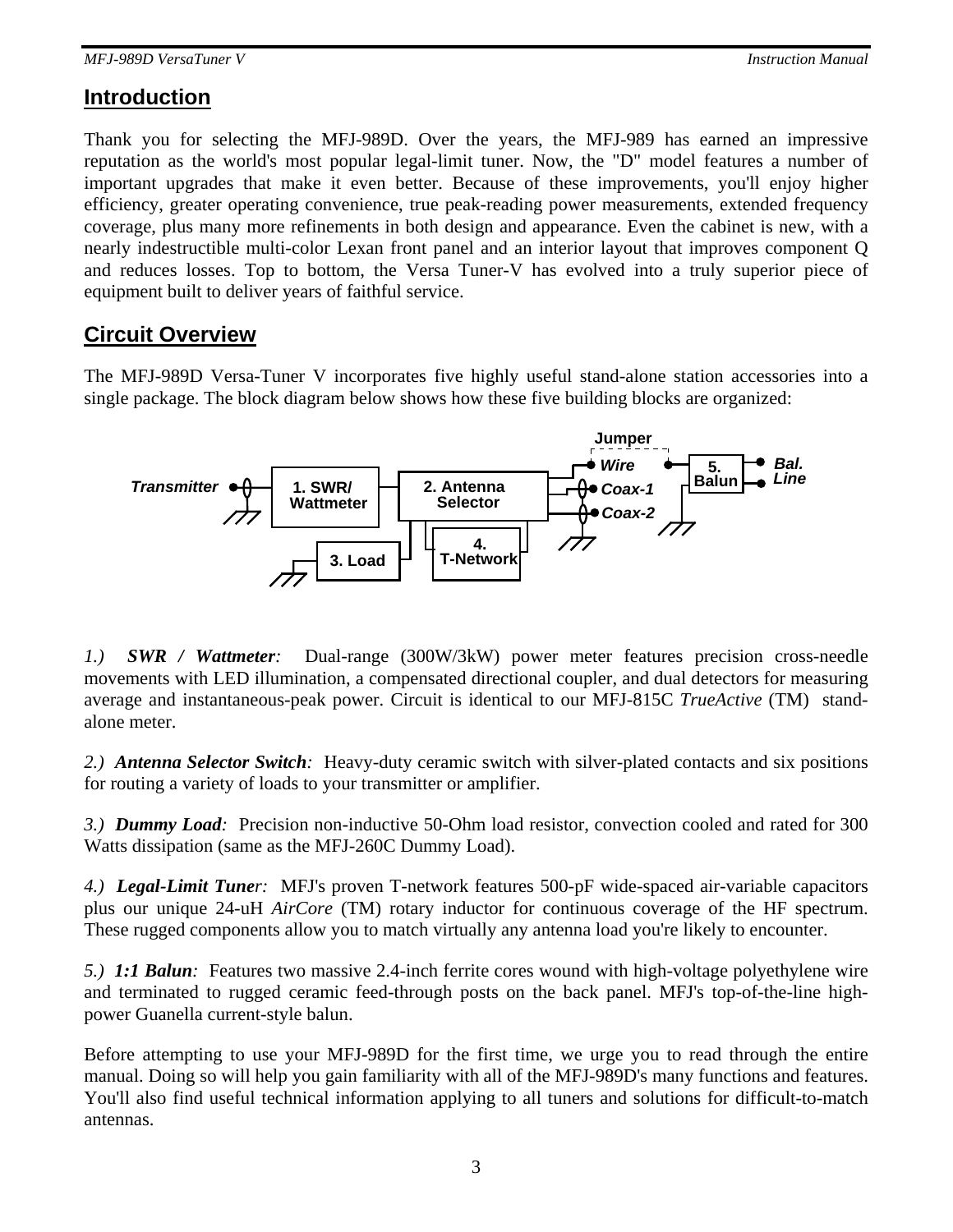### **MFJ-989D Specifications**

| Power Rating:           | 1500-Watts, SSB/CW                                                   |
|-------------------------|----------------------------------------------------------------------|
| <b>Matching Range:</b>  | 6.5-3200 Ohms at 1500 Watts input                                    |
| Configuration:          | T-Network with rotary inductor                                       |
| Meter Range:            | 300 and 3-kW forward, 60 and 600-W reflected                         |
| <b>Meter Detection:</b> | Averaged and instantaneous-peak, active-circuit detection            |
| Dummy Load:             | 50-Ohms non-inductive, 300-W, convection cooled                      |
| Antenna Selector:       | 6-position multi-section heavy-duty ceramic                          |
| Balun:                  | Guanella-style 1:1 current, dual-core 2.4-inch toroid form           |
| <b>External Power</b>   | 12-vdc, 2.1mm rear-panel jack or internal 9-Volt battery (see text). |
| Dimensions:             | 12-7/8" W x 6" High x 11-5/8" D (32.7 x 15.2 x 29.5 cm)              |
| Weight:                 | 9 pounds $(4.08 \text{ kG})$                                         |

## **Power Requirement**

The upgraded MFJ-989D requires a power source to run its *SWR/Wattmeter* circuitry. Power may come from one of two sources:

*1.) 9-Volt Battery:* To install a 9-volt battery, access the internal holder and snap clip by removing the 12 cabinet screws and lifting off the tuner cover. The holder is mounted on the upper right corner of the front panel. *We strongly recommend installing a battery, even if you intend to use an external power source*. Doing so provides backup voltage to operate the meter and also prevents the battery snap clip from floating loose inside the cabinet where it could contact high RF potentials. If you elect to omit the battery, make sure the snap clip is anchored solidly to the battery holder where it was wedged for shipping.

To extend battery life, the tuner has built-in *RF-sensing* that applies power to the meter electronics only when a transmit signal is applied. After a short period of transmitter inactivity, power is removed automatically.

### *Important Note: The 9-V battery powers only the meter electronics. It does not power the meter LEDs. You must supply external DC to illuminate the SWR meter.*

*2.) 12-VDC External Power:*The *Meter Lamp* power jack is located above the *Transmitter* connector on the rear panel. Apply power from any filtered dc wall adapter (MFJ-1312D or equivalent), or use your station's 13.8-Vdc supply. A cord fitted with a 2.1-mm plug is supplied with the tuner for this purpose. If you make your own supply cord, connect *+12 volts to the center pin and ground the outer sleeve*, as shown below: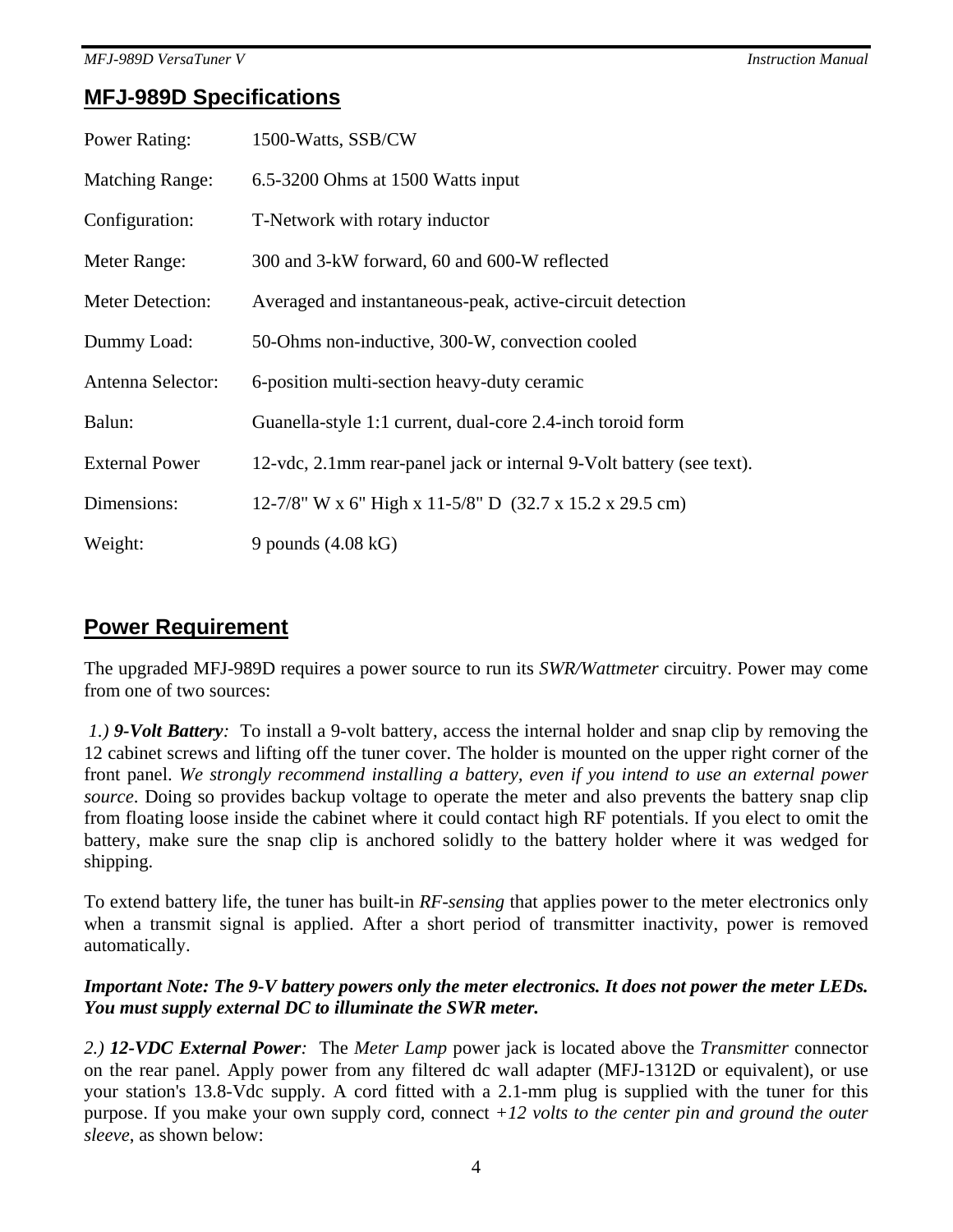

*Important Note: You don't need to disconnect the battery when using external dc power. It is protected from back-feed and won't be damaged by the other source.* 

*Important Warning: Never connect an ac-voltage or positive-ground source to the Meter Lamp jack or permanent damage may result!* 

### **Front Panel Layout**



*1.) Transmitter Tuning Capacitor:* Series capacitor on the *Transmitter* side of the T-network. Maximum capacity at 0 knob setting and minimum capacity at 10.\*

*2. Antenna Tuning Capacitor:* Series capacitor on the *Antenna* side of the T-network. Maximum capacity at  $\overline{0}$  and minimum capacity at  $\overline{10}$ .\*

*3. Rotary Inductor:* Continuously adjustable shunt *Inductor* with maximum inductance at 000 and minimum inductance at 090.\*

*4. Antenna Selector:*Routes signals inside the tuner and selects *Antenna*.

*5. Forward Power Scale:*Displays *Forward Power* (300-W or 3-kW scale).

*6. Reflected Power Scale:*Displays *Reflected Power* (60-Watt or 600-Watt scale).

*7. Range HI/LO:* Selects the metering circuit power range (x1, x10).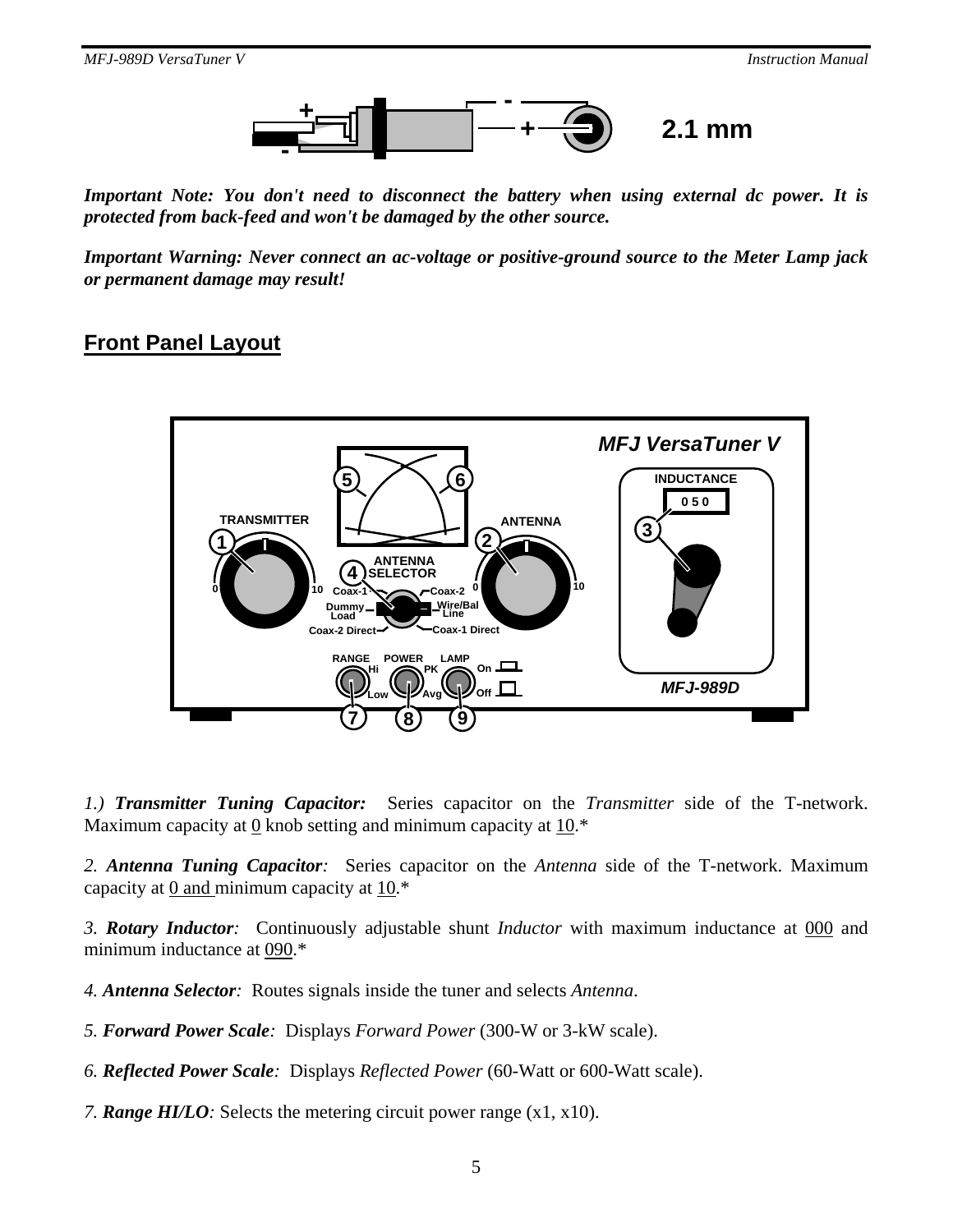*8. Power PK/AVG:* Selects the meter detection (*Peak* or *Average)*.\*\*

*9. Lamp On/Off:* Turns meter's LED lighting on or off.\*\*

**NOTE\*** The control scales track frequency rather than component value. Tuned circuits typically require progressively lower values of L and C as frequency increases.

**NOTE\*\*** External 12-volt source is required for LED lighting.

### **Rear Panel Layout**



 *1. Meter Lamp:* 2.1-mm coaxial power jack accepts 12 vdc to operate the LED meter lamps and the metering circuit (see text)

- *2. Transmitter:*Accepts PL-259, connects transceiver or amplifier to tuner.
- *3. Coax-1:*Accepts PL-259, connects antenna #1 to tuner routing switch.
- *4. Coax-2:*Accepts PL-259, connects antenna #2 to tuner routing switch.
- *5. GND:*Chassis ground, connects tuner to station's ground system.

*6. Bal Line:*Antenna side of the 1:1 balun, accepts balanced feedlines.

*7. Wire:*terminal post (*Wire*) accepts single-wire antennas. To feed balanced antennas through the balun, the *Wire* terminal is connected to the terminal post below with a jumper (see text).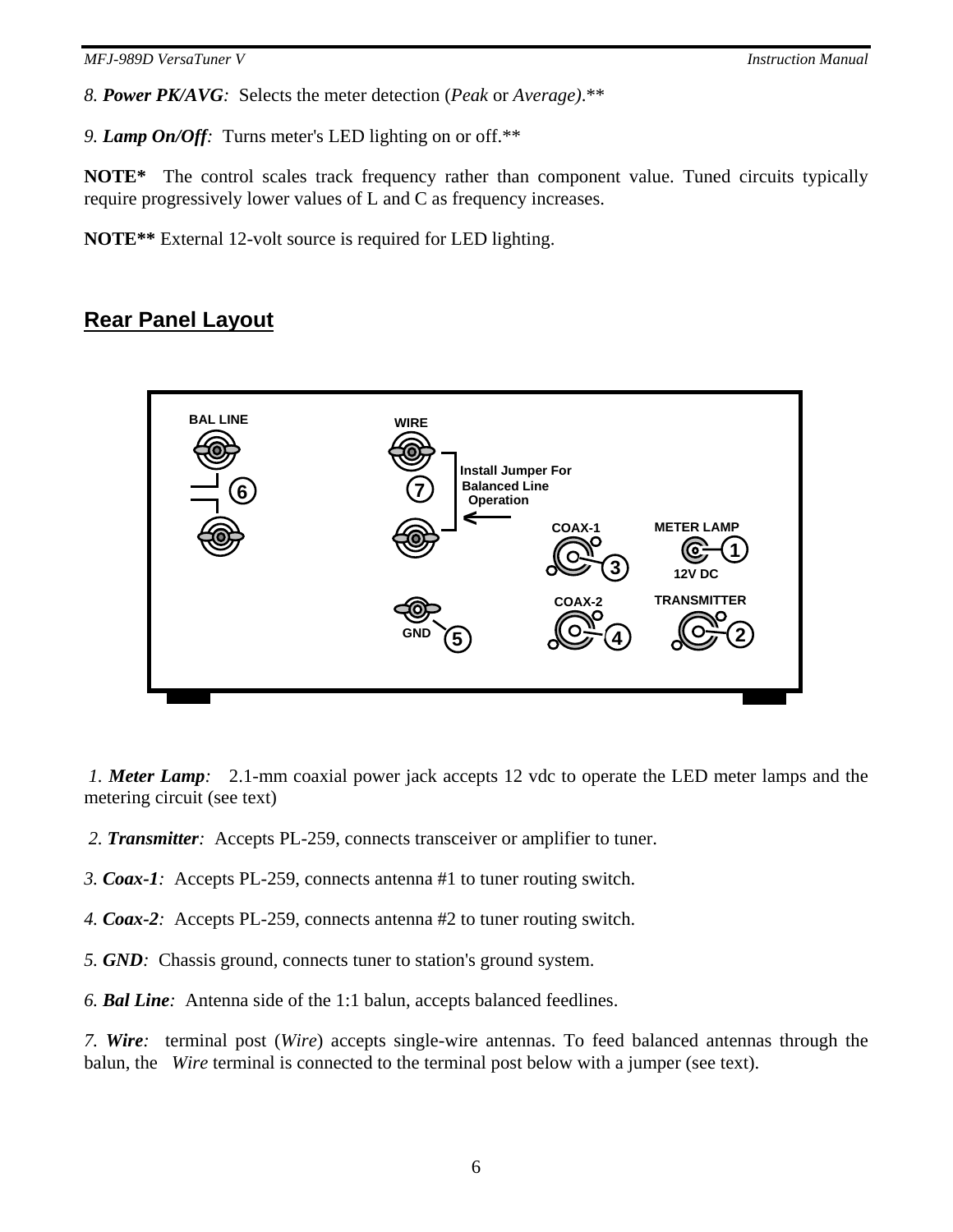## **Installing the MFJ-989D**

The block diagram below shows a typical tuner installation.



Here are some important installation guidelines:

*1.) Tuner Location:* Position the tuner for convenient access to all front panel controls. However, make sure you cannot make accidental contact with RF-energized open-wire lines or longwire lead-ins connected to the rear panel (serious RF burns could result). *Also, never operate the tuner with the cover removed!*

*2.) Transmitter Patch Cable:* Use a short direct connection between your transmitter and the tuner. The cable should be good-quality 50-Ohm stock that is rated for the full amount of power you intend to run. Also, never install a balun between the tuner and transmitter or string ferrite beads on the cable!

*3.) Tuner Grounding:* Connect the tuner chassis directly to your station's ground system. Don't rely on the patch cable to ground the tuner to your radio or amplifier.

*4.) Lightning Protection:* Make provisions to disconnect all antennas from your station in the event of violent weather. Lightning arrestors may reduce damage from nearby strikes, but only disconnection can reduce the odds of damage from a direct hit.

 *Important Warnings: Never install the tuner where you could come in contact with exposed open wire lines connected to the rear panel. Also, never operate with the tuner cover removed. Finally, always disconnect all antennas at the first sign of electrical storm activity!* 

As previously noted, the MFJ-989D incorporates five very useful station accessories into a single package. Here are operating instructions for each one, beginning with the power meter and SWR bridge.

### **SWR/Wattmeter**

The SWR bridge is configured at the *Transmitter* (or input) side of the tuner and it is always in-line with the transmitter, regardless of the *Antenna Selector* setting. To measure forward and reflected power: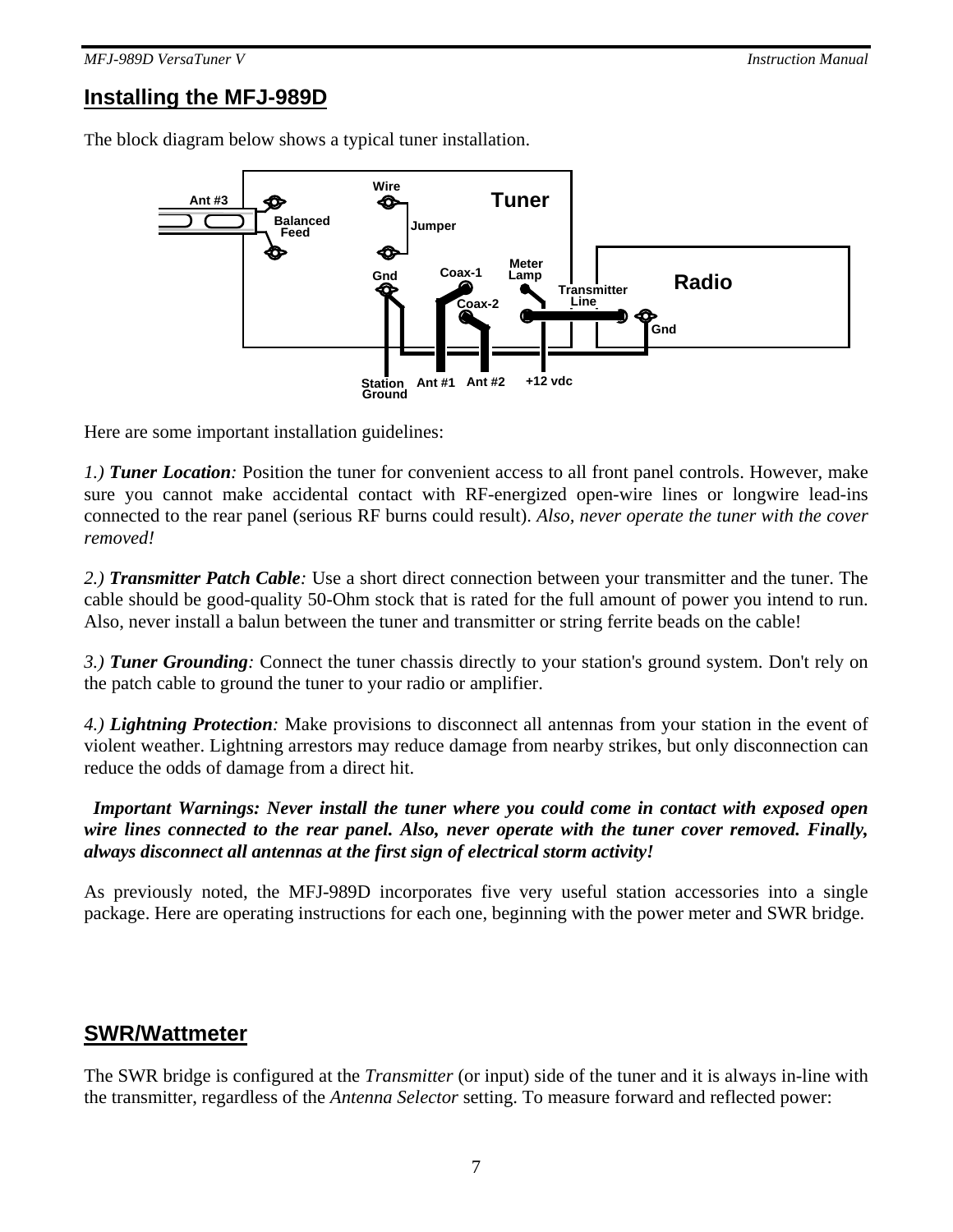[ ] Select a forward *Power* range (*LO for 300-W or HI for 3-kW*).

[ ] Select *PK* for peak-power readings or *AVG* for average-power readings.

[ ] View the *Forward* scale to read incident power.

[ ] View the *Reflected* scale to read reverse power.

[ ] For SWR, find the red curve closest to where the two meter pointers intersect. The red SWR curves provide a reliable estimate of SWR without the inconvenience of adjusting a sensitivity control to calibrate the meter. Each red line on the meter is marked with a SWR value.

*1.) Power Readings:* For continuous carrier (CW or FM) modes, *Peak* and *Average* power readings should measure virtually the same. For SSB voice, *Peak* readings may measure 3 to 5 times higher than the *Average* power, depending on speech characteristics and the amount of speech processing being used. Two-tone-test *Peak* readings should measure twice the *Average* power readings. Readings taken along the upper two-thirds of the meter scale are typically more accurate than those made along the lower third.

*2.) Measuring Power with SWR:* When measuring transmitter power into a mismatched load indicating reflected power, remember to subtract the *Reflected Power* reading from the *Forward Power* reading: *(Po = FP - RP)*.

*3.) Precision SWR Readings:* To obtain *precise* SWR data using the split meters, write down the *Forward* and *Reflected* power measurements (in Watts) and plug them into the formula shown below:

$$
SWR = \begin{bmatrix} 1 + \sqrt{\frac{Pr}{Pf}} \\ \frac{1 - \sqrt{\frac{Pr}{Pf}}}{Pf} \end{bmatrix}
$$
  $Pr = Reflected Power$ 

## **Antenna Selector**

The *Antenna Selector* is a heavy-duty six-position RF switch that routes the tuner's *Transmitter* input line as described below:

*Coax-1 Direct:* Transmit line passes directly to *Coax-1* output.

*Coax-2 Direct:* Transmit line passes directly to *Coax-2* output.

*Dummy Load:* Transmit line passes directly to the internal *50-Ohm load.*

*Coax-1:* Transmit line goes through the T-network to *Coax-1* output.

*Coax-2:* Transmit line goes through the T-network to *Coax-2* output.

*Wire/Bal. Line:* Transmit line goes through the T-network to the *Wire* terminal post.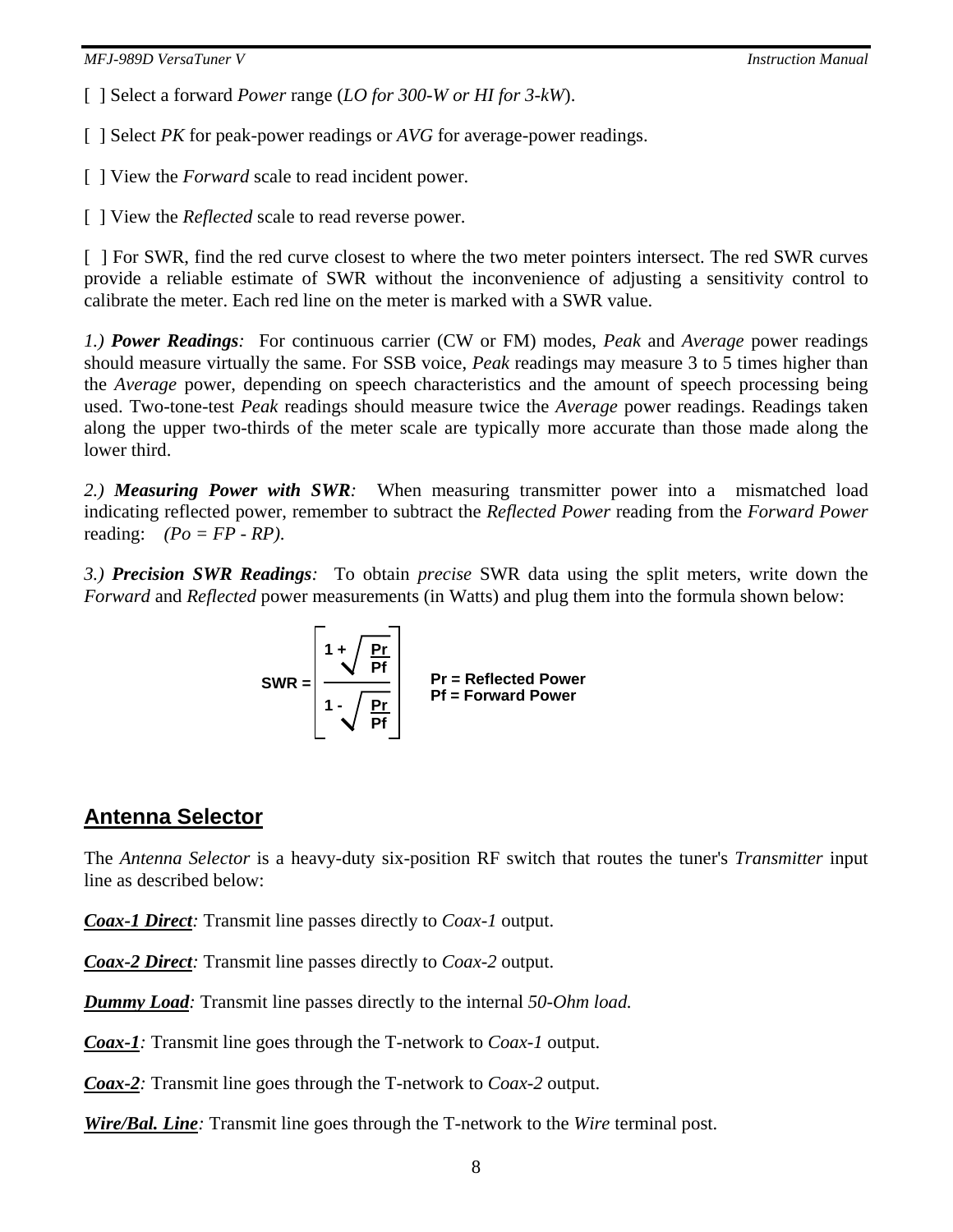*Always check the position of the Antenna Selector before applying RF power!* If you fail to do so, you may accidentally dump 1500 Watts into the 300-Watt dummy load with catastrophic results or find yourself trying to adjust the tuner's controls while the network is bypassed! Also, never rotate the Antenna Selector when RF power is being applied! "Hot switching" will cause severe arcing and burning of the switch contacts -- and the sudden load interruption could damage your transmitter.

*Important Warning: When operating your tuner, always check the position of the Antenna Selector before applying RF power. Also, never change the Antenna Selector when RF power is applied!* 

## **Dummy Load**

The tuner's internal dummy load features a precision non-inductive power resistor that maintains low SWR across the entire HF spectrum. The load performs two important functions:

*1.) Normalizing Transmitters To 50-Ohms:* Use the load to pre-tune older transceivers or vintage transmitters with tube-type PA amplifiers to normalize them for 50-Ohm output prior to routing through the T-network.

*2.) Accurately Measuring Transmitter Power:* Use the load to check any radio running 300 Watts or less for true peak-power power or average power output through the tuner's precision wattmeter.

The *Dummy Load* resistor is convection cooled through the bottom of the cabinet and is rated to safely dissipate 300-Watts of applied RF for up to 30-seconds at a time. The minimum cool-down period between power applications is specified at 2-minutes. Longer tune-up durations are possible at lower power levels, but the continuous-duty power rating of the resistor is 25 Watts, so you must adjust the key-down time accordingly.

*Never apply power levels exceeding 300-Watts for even short durations.* Doing so could permanently alter the resistor's value or catastrophically destroy it. Heat damage to other tuner components could result, as well!

*Important Warning: Never tune a high-power linear amplifier into the MFJ-989D Dummy Load or permanent damage will result!*

## **1:1 Balun**

A built-in Guanella-style current balun is used to transition from the tuner's unbalanced *Wire* terminal to the *Bal. Line* output. The balun is wound on two massive 2.4-inch toroid cores with heavy polyethylenedielectric wire to ensure a high breakdown voltage for handling difficult high-impedance loads. Windings are terminated to ceramic terminal posts mounted on the back panel, with a fourth lead permanently grounded to the chassis (see diagram next page):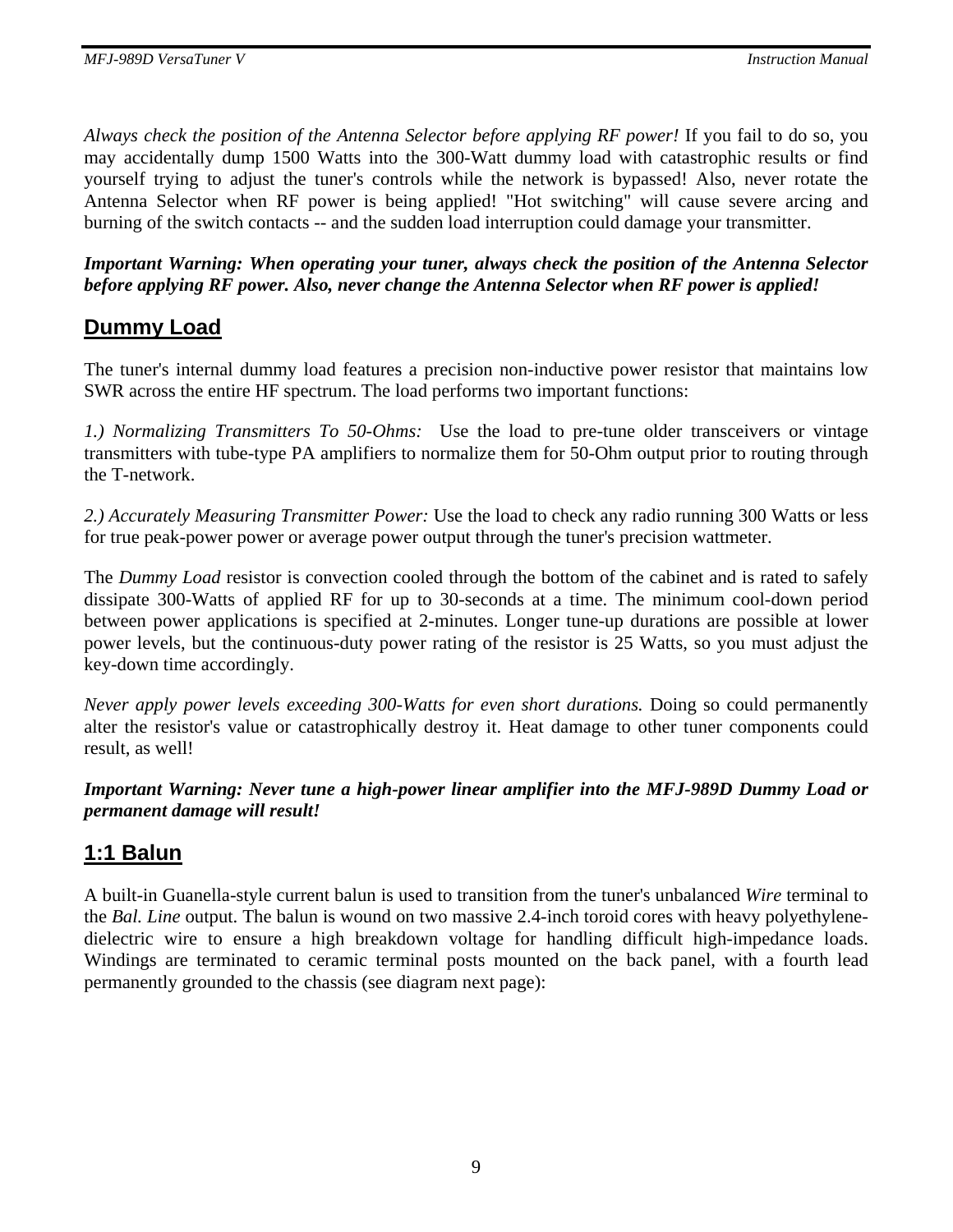

To place the balun in line and energize the *Bal. Line* terminals, connect a *Jumper* from the unbalanced *Wire* terminal post to the terminal post directly below it. The jumper-wire path is labeled on back panel for reference. Note that the *T-network* is always in line when the Antenna Selector is switched to the *Wire/Bal. Line* position.

### **T-Network**

*1.) The Network Configuration:* The T-network gets its name from the distinctive shape of the components making it up (shown below):



 This network configuration is especially practical for amateur-radio tuners because it can match an unusually wide range of loads into 50-Ohm equipment. The T-configuration using two series capacitors and a shunt inductor belongs to the high-pass filter family and, as such, it does little to suppress transmitter harmonics. However, modern transceivers and amplifiers must meet stringent harmonic suppression requirements on their own to satisfy FCC requirements, so there's little need for highfrequency suppression in the tuner.

*2.) The C-high L-low Rule:* With three tunable elements(C-L-C), the *T-Network* is able to provide a low-SWR match into a 50-Ohms system using many different component value combinations. As a rule of thumb, we always look for a combination using the *largest amount of capacitance* (lower knob settings) in combination with the *smallest amount of inductance* (higher counter setting). This ratio ensures the lowest loss and greatest power handling capability -- with less chance of arcing over. When tuning, it may help to recall the phrase: "See (C) high and look (L) low".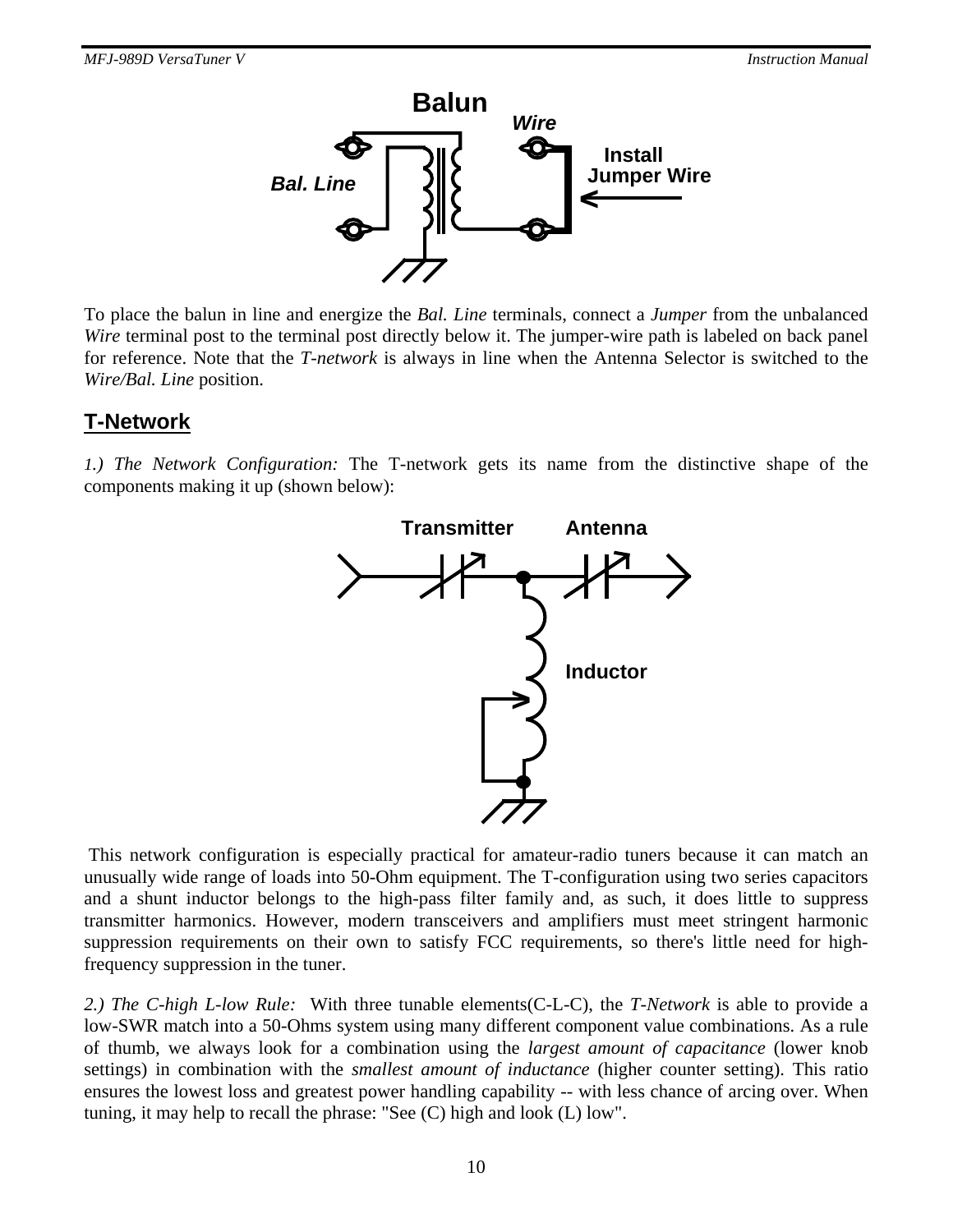*3.) Mechanical Considerations:* When setting up, always confirm the *Antenna Selector* is on the correct setting and firmly latched in place before applying power. Also, when tuning the rotary inductor, note that its range spans from 000 to approximately 090 on the counter dial. Crank slowly as you approach the end settings to avoid slamming the inductor roller into the stops.

*4.) Applying Power During Adjustment:* If you normally run a high-power amplifier (greater than 100- W), *leave it out-of-line and tune the antenna for a 1:1 match using only your station transceiver (or an antenna analyzer)*.

*5.) Tube-Type Output Stages:* Always pre-tune transceivers or vintage transmitters with a tube-type PA into a 50-Ohm load prior to routing them through the T-network. Then, leave them set where they are (normalized to 50-Ohms) and let the tuner do the matching!

*Important Warning: Never apply high power to the MFJ-989D before it has been fully adjusted for minimum SWR. Always tune unknown antenna loads using the least amount of power needed to obtain a useful SWR reading (25 Watts or less).* 

*6.) Antenna Analyzers:* As an alternative to using a transceiver, you may also use an antenna analyzer to tune an unknown load. Connect the analyzer to the tuner's *Transmitter* connector, set if for the desired frequency, and refer to its SWR display as you adjust the tuner's controls. Using an analyzer eliminates QRM to other stations while you are experimenting to find the best L/C settings.

## **Step-By-Step Tuning Procedure**

#### *Important Warning: Never apply high power during the antenna tuning procedure!*

[ ] Switch the *Antenna Selector* to the desired antenna.

- [ ] Set the SWR Meter's *Range* switch to *AVG* and set the *Power* switch to *LO*.
- [ ] Set the *Antenna* and *Transmitter* capacitors to the appropriate value shown below:

| 160 M: | 0         | 20 M: 4       |
|--------|-----------|---------------|
| 80 M:  | 1         | 17 M: 6       |
| 75 M:  | 2         | 15 M: 7       |
| 40 M:  | 3         | 12 M: 8       |
| 30 M:  | $3 - 1/2$ | $10 M: 8-1/2$ |

- [ ] Preset *Inductor* to the highest number (090) (least amount of inductance).
- [ ] Apply low power (25-Watts or less)
- [ ] Rotate the *Inductor* knob *counter-clockwise* to add progressively more inductance.
- [ ] Watching *SWR*, adjust *Inductor* for lowest reflected and highest forward Power.

To bring *Reflected Power* readings lower, continue tuning using the following procedure: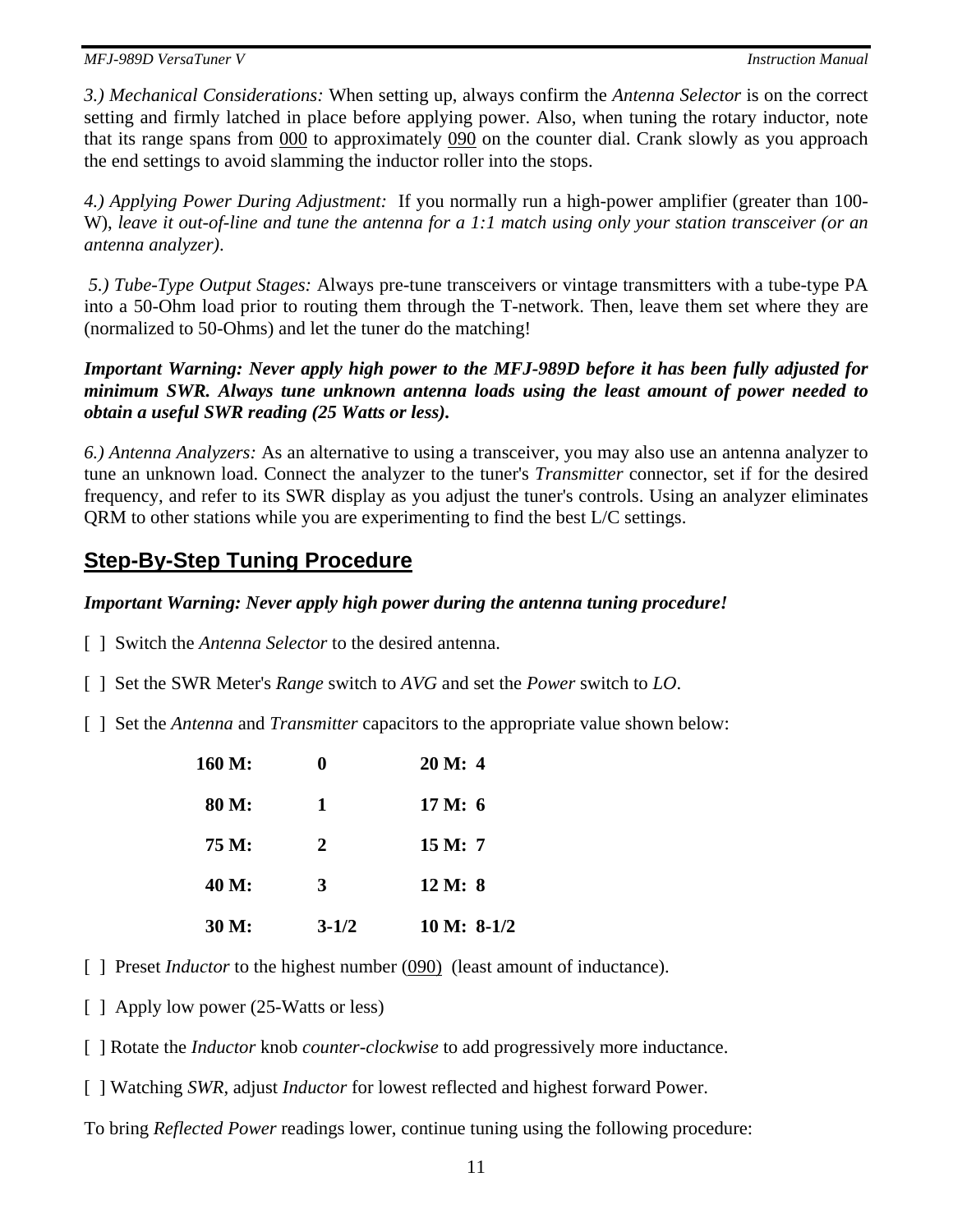[ ] Readjust *Antenna*, *Inductor*, and *Transmitter* (in that order) for lowest SWR.

[ ] Repeat as needed, until *Reflected Power* falls as close to zero as you can get it.

If you weren't able to achieve zero *Reflected Power* (1:1 *SWR*), try turning the *Inductor* counterclockwise to a lower number (adding slightly more inductance). Then, repeat the prescribed tuning sequence (*Antenna > Inductor > Transmitter*). Try to find the *lowest front panel capacitor settings*  that will allow you to obtain minimum SWR.

The chart below shows sample control settings for a MFJ-989D recorded in our lab using 50-Ohm unbalanced and 600-Ohm balanced loads. Your optimum settings will vary somewhat, depending on the characteristics of your particular antenna.

| Frequency<br>(MHz) | Transmitter      | <b>Inductor Counter</b> | Antenna          | Load $(\Omega)$ |
|--------------------|------------------|-------------------------|------------------|-----------------|
| 1.8                | 0.5              | 41                      | 0.5              | 50              |
| 1.8                | $\boldsymbol{0}$ | 11                      | $\boldsymbol{0}$ | 600             |
| 2.0                | 0.5              | 48                      | 0.5              | 50              |
| $2.0\,$            | $\mathbf{1}$     | 21                      | $\boldsymbol{0}$ | 600             |
| 3.5                | $.5\,$           | $70\,$                  | $\sqrt{2}$       | 50              |
| 3.5                | $\overline{5}$   | 49                      | $\boldsymbol{0}$ | 600             |
| 3.75               | $\overline{1}$   | 70                      | 2.5              | 50              |
| 3.75               | 5.5              | 50                      | $\boldsymbol{0}$ | 600             |
| $4.0\,$            | $\sqrt{2}$       | $72\,$                  | 3                | 50              |
| 4.0                | 6                | 52                      | 3                | 600             |
| 7.15               | 0.5              | 80                      | 3.5              | 50              |
| 7.15               | 7.5              | 69                      | $\overline{0}$   | 600             |
| 10.1               | $\overline{0}$   | 79                      | 4.5              | 50              |
| 10.1               | 8                | 75                      | $\boldsymbol{0}$ | 600             |
| 14.2               | 3.5              | 73                      | 5.5              | 50              |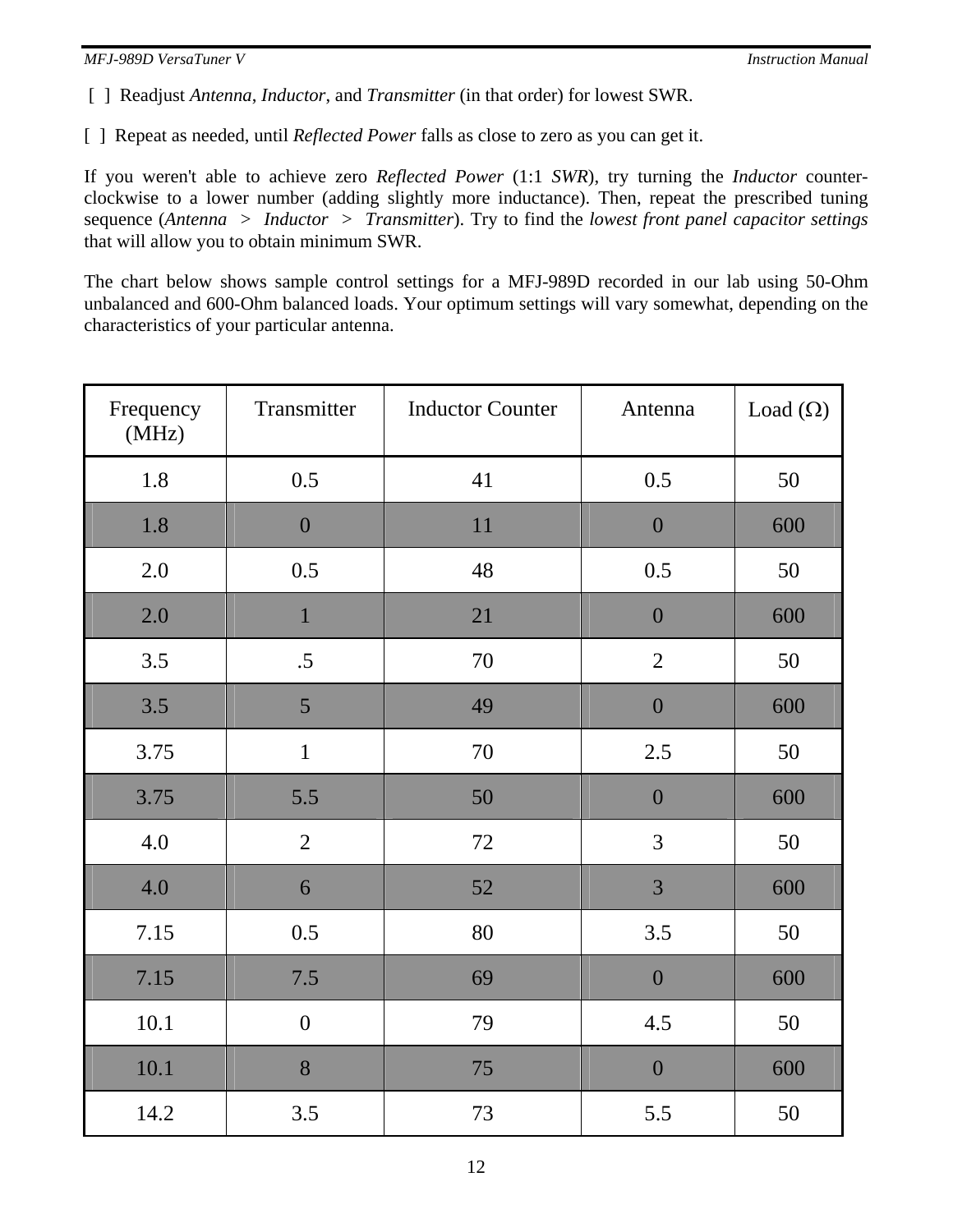| Frequency<br>(MHz) | Transmitter | <b>Inductor Counter</b> | Antenna        | Load $(\Omega)$ |
|--------------------|-------------|-------------------------|----------------|-----------------|
| 14.2               | 9           | 80                      | $\overline{0}$ | 600             |
| 18.1               | 7           | 87                      | 8              | 50              |
| 18.1               | 10          | 83                      | $\overline{0}$ | 600             |
| 21.2               | 8           | 88                      | 8.5            | 50              |
| 21.2               | 9           | 85                      | $\overline{0}$ | 600             |
| 24.9               | 8           | 89                      | 9              | 50              |
| 24.9               | 10          | 86.5                    | $\overline{4}$ | 600             |
| 28.5               | 8.5         | 90                      | 9              | 50              |
| 28.5               | 10          | 88.5                    | 5              | 600             |

Once you've reduced SWR to a minimum, go ahead and advance transmitter power to 100 Watts. The added power should increase the *Reflected Power* meter-scale deflection enough for a touch-up of the *Antenna* and *Transmitter* controls. With the tuner properly adjusted, it is now safe to bring your amplifier on line.

- [ ] Set the meter's *Range* switch to *Hi* (3-kW)*.*
- [ ] Set your amplifier's *Band Switch*, *Tune*, and *Load* controls to the desired frequency.
- [ ] Apply power, peaking the amplifier's *Tune* and *Load* controls for maximum output.

Follow the amplifier manufacturer's prescribed tuning procedure, paying attention to grid or screen current. Once you've optimized tuner settings and peaked the amplifier for maximum output, don't reset the tuner controls. If arcing or component heating occur because of an extreme load condition, reduce transmitter power and explore taking corrective action for your antenna system.

## **A Word About BIG Amplifiers**

Many linear amplifiers are capable of exceeding the 1500-Watt legal power limit -- some delivering 2800 Watts or more! These BIG amplifiers should always be tuned up for their maximum rated output. *However, don't tune them it through the MFJ-989D, or permanent damage to the routing switch and other internal components may result!* 

If it becomes necessary use your MFJ-989D in conjunction with a BIG amplifier, *always pre-tune the amplifier for maximum output into an external 50-Ohm dummy load that is completely isolated from the*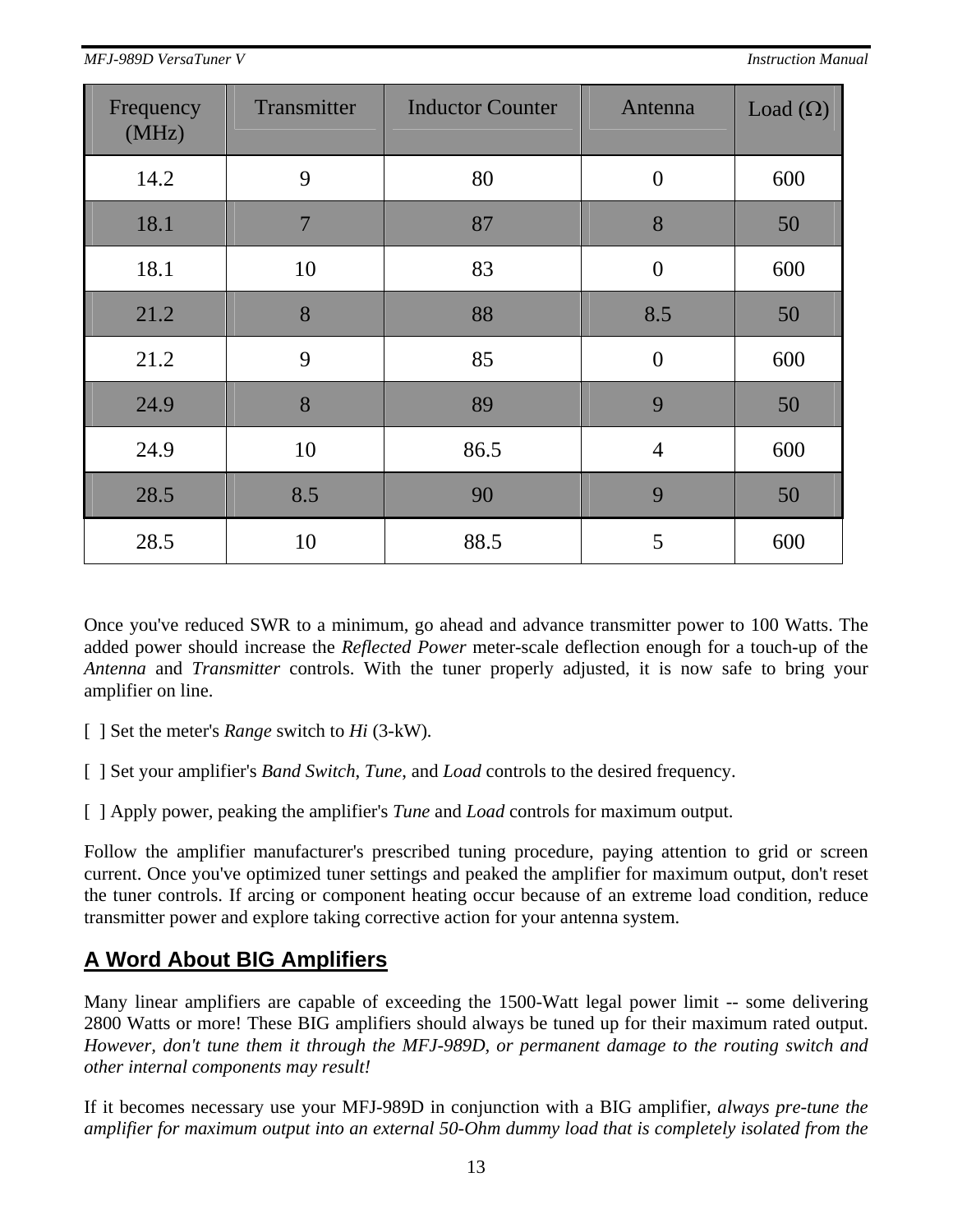*MFJ-989D!* Then, reduce *exciter* power to bring output *well below 1500-Watts* before connecting to your tuner. After it is connected, you can readjust the exciter while monitoring amplifier's power on the tuner's wattmeter. When running SSB, be sure to use the *SWR / Wattmeter's PK* (peak power) setting for a true readings on voice peaks!

Never tune up a BIG amplifier using low drive as a strategy to limit its output power (except as an early step in the manufacturer's tune-up procedure to reduce component stress). To maintain linearity and proper loading, these amplifiers should always be tuned to full power following the manual's complete tuning procedure. Then, and only then, is it acceptable to reduce drive to drop output power. And, even this strategy may not be foolproof! Most transceivers use ALC voltage to control drive level, and some radios suffer from severe ALC overshoot. ALC overshoot occurs when the radio's ALC circuit responds to sudden amplitude changes too slowly, allowing high-power transients to slip past. If strong enough, these momentary spikes may cause a flashover in the tuner! The best policy is always to match the power rating of your tuner to the power rating of your amplifier.

## **Tuner Operating Notes**

*1.) Tuning Range:* The MFJ-989D uses component values carefully chosen to provide the widest possible tuning range. However, there are limits! If an extreme load condition requires more or less capacitance than the network components can provide, SWR may not be reduced to 1:1. Normally, this isn't a problem, but if the residual SWR is higher than the radio's SWR detection circuitry can handle (typically 2:1), you may need to change the length of the antenna radiator or its feedline in order to bring the load impedance back within the tuner's range. Extreme load conditions may also lead to arcing or component heating in the tuner, so they should always be corrected!

*2.) Tuner Settings:* The "C-high L-low" rule of thumb always applies. Look for the lowest knob settings for the *Transmitter* and *Antenna* controls -- along with the highest *Inductor* counter setting -- when minimizing SWR.

*3.) Inductance-Counter Reset:* If stressed, the *Inductor* counter could slip out of calibration. To correct the problem, first turn *Inductor* fully counter-clockwise until the inductor roller hits the stop. Then, using a stiff piece of buss wire, a small screw driver, or a pencil, push the reset button which is accessed through a hole located to the right of the counter window. This action resets the counter to 000.

*4.) Logging:* It pays to log all three tuner settings along with the frequency and antenna in use for each operating setup you make. Use the blank logging chart provided at the rear of the manual and make a copy. Not only does logging reduce future set up time to a minimum, it also notifies you immediately if something has changed out at the antenna site! Commercial stations keep tuner logs, and with good reason!

## **Warnings**

Here's a recap of some important warnings to keep in mind when operating your tuner:

*1.) Install so RF-energized terminals and wires are not exposed.* 

- *2.) Never operate the tuner with the cover removed!*
- *3.) Never change the Antenna Selector setting while transmitting.*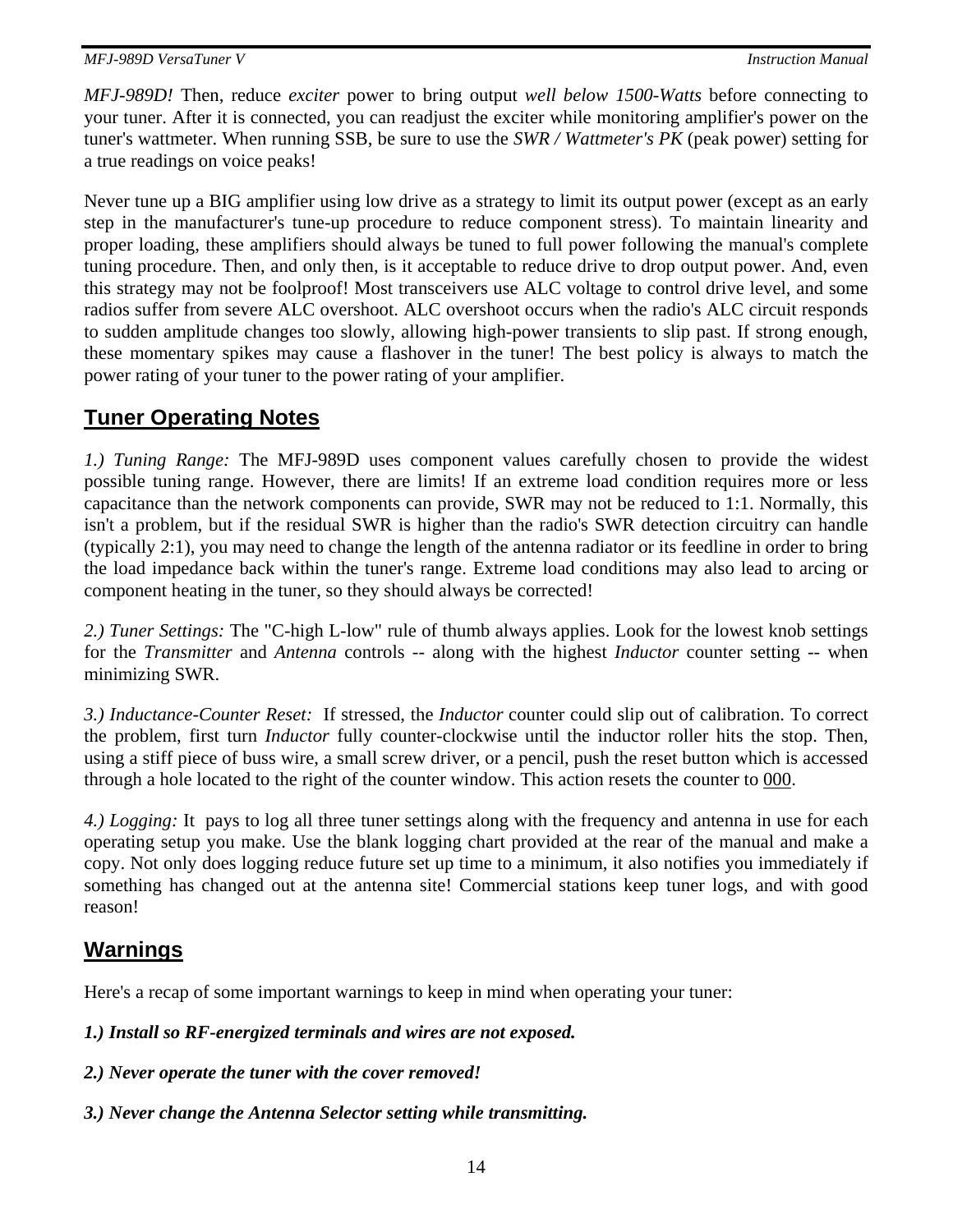*4.) Disconnect all antennas from your building during lightning storms.* 

*5.) Always tune antennas with low power (25 Watts or less for initial adjustments).* 

*6.) Confirm tuner is adjusted for minimum SWR before applying high power.* 

*7.) Never exceed the 1500-Watt legal power limit through your tuner!* 

## **In Case Of Difficulty**

*1.) Tuner Fails To Reduce SWR:* Double-check all connections and repeat the tuning procedure again.

*2.) Tuner Arcs:* If arcing occurs at rated power levels, double-check all connections and repeat the tuning procedure. Confirm you are using the *least inductance* (highest number) and the *most capacitance* (lowest number) possible to match the load. If tuner still arcs (especially on 160 Meters), reduce power and check your antenna system for extreme load conditions.

*3.) RFI Problems:* Keep radiating wires such as those feeding classic Windoms, long-wires, Ts, or inverted-Ls away from other wiring. To further reduce RFI, run the wire parallel and reasonably close to the station's ground line. Also, use heavily insulated wire wherever possible to prevent arcing!

*4.) RF-Grounding:* A good RF ground is essential, especially when using a single-wire feed, because the tuner needs a counterpoise to help it force current into the radiating line. Lacking a good ground, RF has a habit of finding its way into power lines (RFI), audio circuits (RF feedback), *and you* (RF burns). Don't rely on water pipes, short copper rods, or "dc" grounds for a antenna counterpoise. RF grounds work better when spread out over a large area with multiple connections to the equipment ground point. A RF-radial system or multi-wire counterpoise is ideal because it provides a large low resistance mat to reinforce the antenna. If installing a good RF ground isn't possible, it's best to avoid using unbalanced monopole designs that depend on ground reinforcement. Regardless of antenna type, always use whatever resource is available (ground rods, pipes, etc) as a *safety ground* for both you and your equipment.

*5.) Skin Effect:* RF and lightning travel on the *surface* of conductors. Braided or woven conductors have relatively high surface resistance to lightning and RF, so ground leads should always have a smooth metallic high-conductivity outer layer with as much surface area as possible.

*Important Warning: For operator safety, always install a good earth ground and connect it directly to the case of the MFJ-989D. A terminal post marked GND is provided on the back panel for a secure connection.* 

## **Antenna System Hints**

*1.) Location:* End-fed long-wires should measure at least one quarter-wavelength at their operating frequency. Horizontal dipoles should span at least a half-wavelength and be installed as high and in the clear as possible. Good RF ground systems become especially important when using longwires or other Marconi-style antennas.

*2.) The High-Impedance Problem:* Most matching problems involve high-Z loads appearing at the tuner end of the feedline. If you feed a low-impedance antenna with an *odd quarter-wavelength* of line, the load will invert to a high impedance at the far end. And, if you feed a high-impedance antenna with an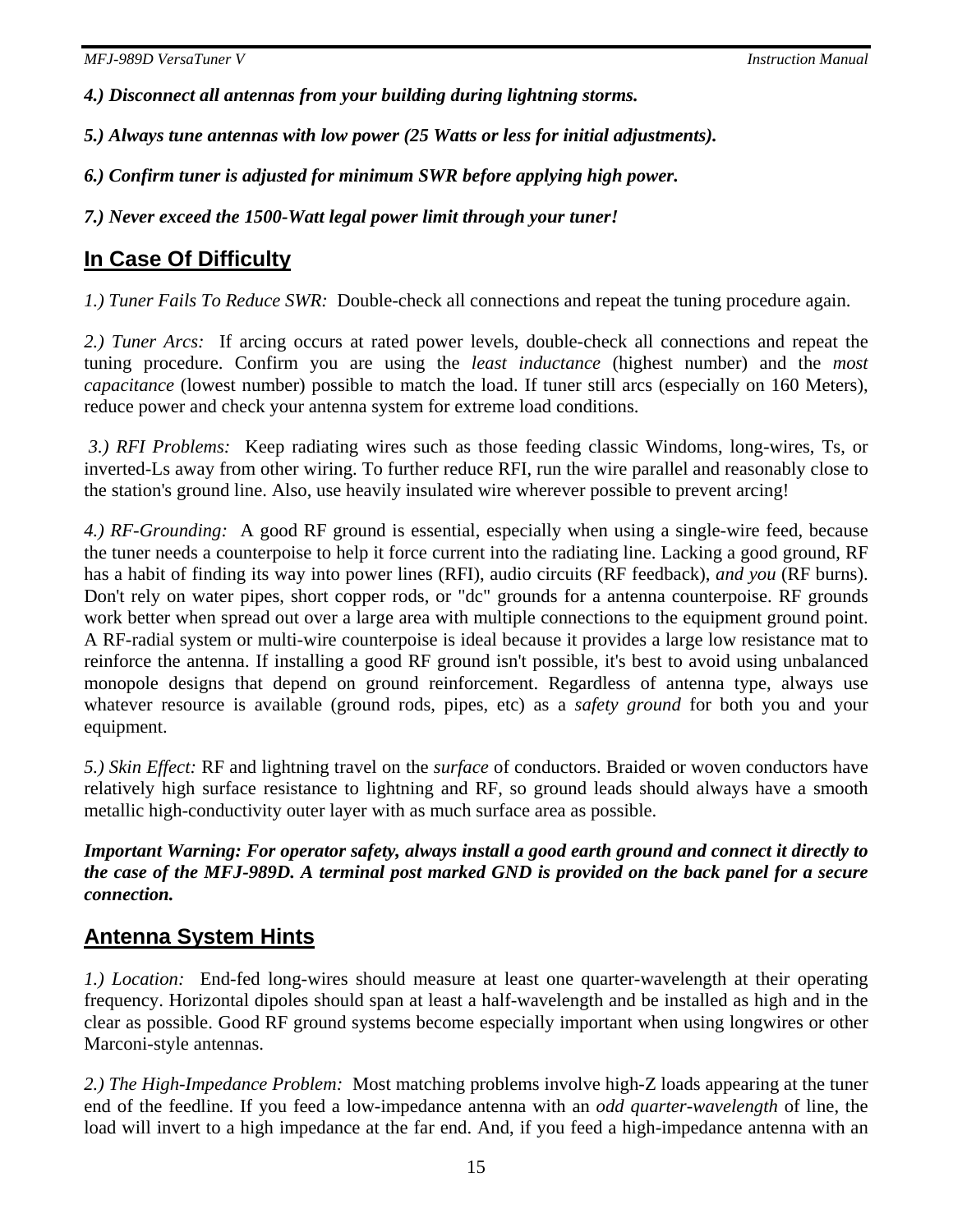*even half-wave* length of line, the load will be repeated at the far end. Either condition can turn a perfectly good radiator into something difficult or impossible to tune. Extreme High-Z loads are "the enemy" because they produce RF-potentials topping several thousand volts to invite insulation breakdown, arcing, and RF heating.

*3.) Correcting Problems:* The following strategies will help you to prevent most matching problems:

[ ] Never center feed a doublet style multi-band antenna with high-impedance feedline measuring near an odd-multiple of a quarter wave.

[ ] Never center feed a full-wave antenna with *any* feedline measuring near an even multiple of a halfwave.

[  $\parallel$  ] If the tuner doesn't match one particular band on your multi-band array, try adding or subtracting 1/8-wave of feedline (as measured on the dysfunctional band).

[ ] Never try to load a G5RV or a center-fed dipole on any band below its half-wave design frequency.

[ ] To operate a 80 meter dipole on 160 meters, it's best to short the feed conductors at the tuner and load it as a long-wire or "T" against the station ground. When fed conventionally, this antenna will be extremely reactive with only a few ohms of feed-point resistance. In other words, it will be nearly impossible to match.

[ ] When feeding any dipole with high-impedance line, use the approximate lengths shown in the table below. Note that the *worst possible* lengths are also shown:

|                  | 160-meter dipole: 35-60, 170-195, 210-235 feet                 | [Avoid 130, 260 ft]     |
|------------------|----------------------------------------------------------------|-------------------------|
| 80-meter dipole: | 34-40, 90-102, 160-172 feet                                    | [Avoid 66, 135, 190 ft] |
| 40-meter dipole: | 42-52, 73-83, 112-123, 145-155 feet [Avoid 32, 64, 96, 128 ft] |                         |

\*Some slight trimming or adding of length may be necessary to accommodate the higher bands.

### **Factory Technical Assistance**

If you have any problem with your MFJ-989D, first check the appropriate section of this manual. If the manual does not reference the problem or succeed in solving it, call (a.) *MFJ Technical Service* at **662- 323-0549** or (b.) the *MFJ Factory* at **662-323-5869**. For best service, have the unit, its manual, and a full description of your station setup handy so you can answer any questions the technician may ask. You may also send questions by mail to MFJ Enterprises, INC., 300 Industrial Park Road, Starkville, MS 39759; by Facsimile (FAX) to 662-323-6551; or by email to techinfo@mfjenterprises.com. Send a complete description of your problem, an explanation of exactly how you are using your tuner, and a complete description of your station.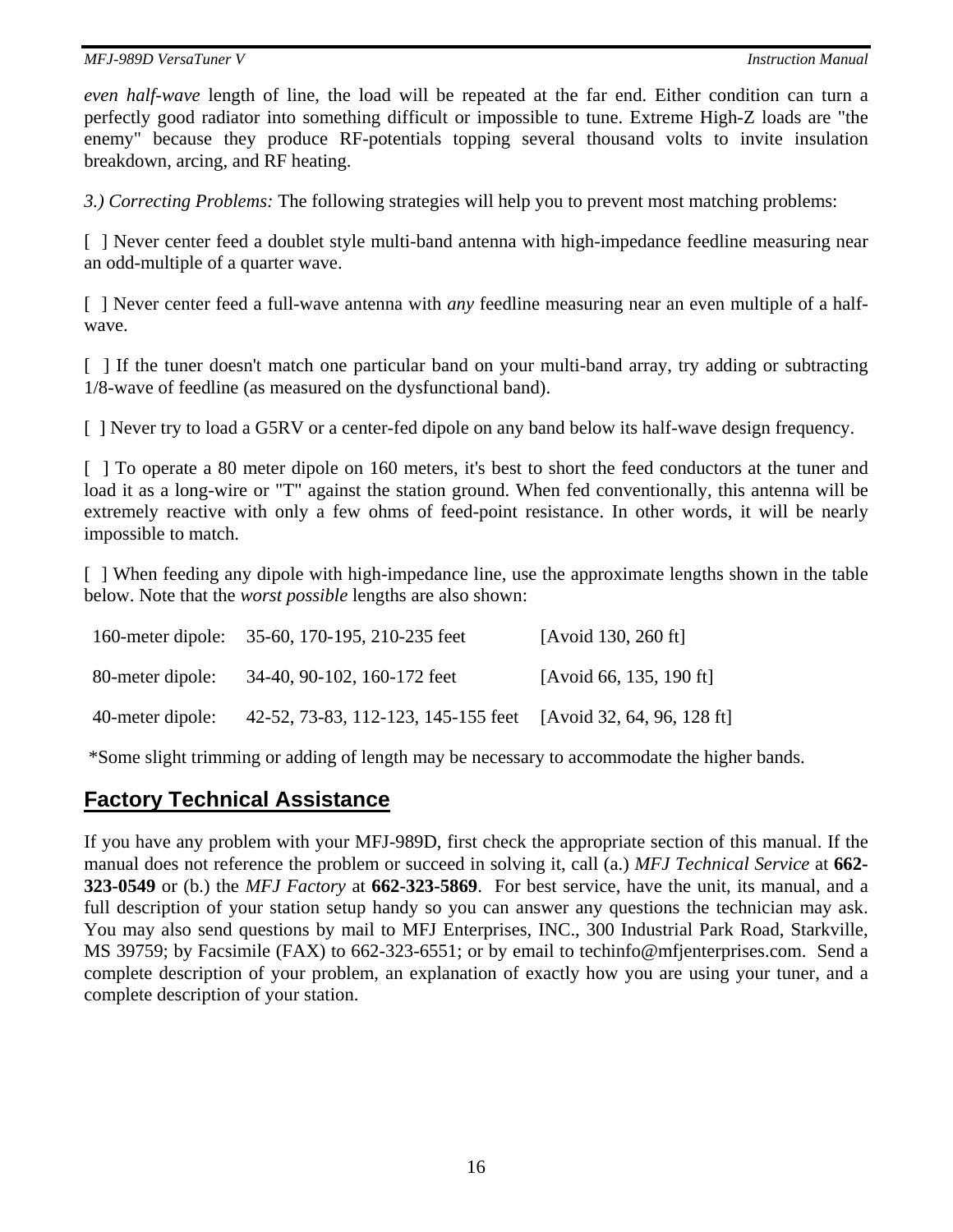# **Tuner Log**

Use the chart below to log tuner settings for your station. You may want to copy this chart and post it by your tuner.

| Frequency | <b>Transmitter</b> | <b>Inductor</b> | Antenna |
|-----------|--------------------|-----------------|---------|
| $1.8\,$   |                    |                 |         |
| $1.8\,$   |                    |                 |         |
| $2.0\,$   |                    |                 |         |
| $2.0\,$   |                    |                 |         |
| $3.5$     |                    |                 |         |
| $3.5\,$   |                    |                 |         |
| 3.5       |                    |                 |         |
| 3.75      |                    |                 |         |
| 3.75      |                    |                 |         |
| 3.75      |                    |                 |         |
| $4.0\,$   |                    |                 |         |
| $4.0\,$   |                    |                 |         |
| $4.0\,$   |                    |                 |         |
| 7.15      |                    |                 |         |
| 7.15      |                    |                 |         |
| $10.1\,$  |                    |                 |         |
| 10.1      |                    |                 |         |
| 14.2      |                    |                 |         |
| 18.1      |                    |                 |         |
| $18.1\,$  |                    |                 |         |
| 21.2      |                    |                 |         |
| 21.2      |                    |                 |         |
| 24.9      |                    |                 |         |
| 28.5      |                    |                 |         |
|           |                    |                 |         |
|           |                    |                 |         |
|           |                    |                 |         |
|           |                    |                 |         |
|           |                    |                 |         |
|           |                    |                 |         |
|           |                    |                 |         |
|           |                    |                 |         |
|           |                    |                 |         |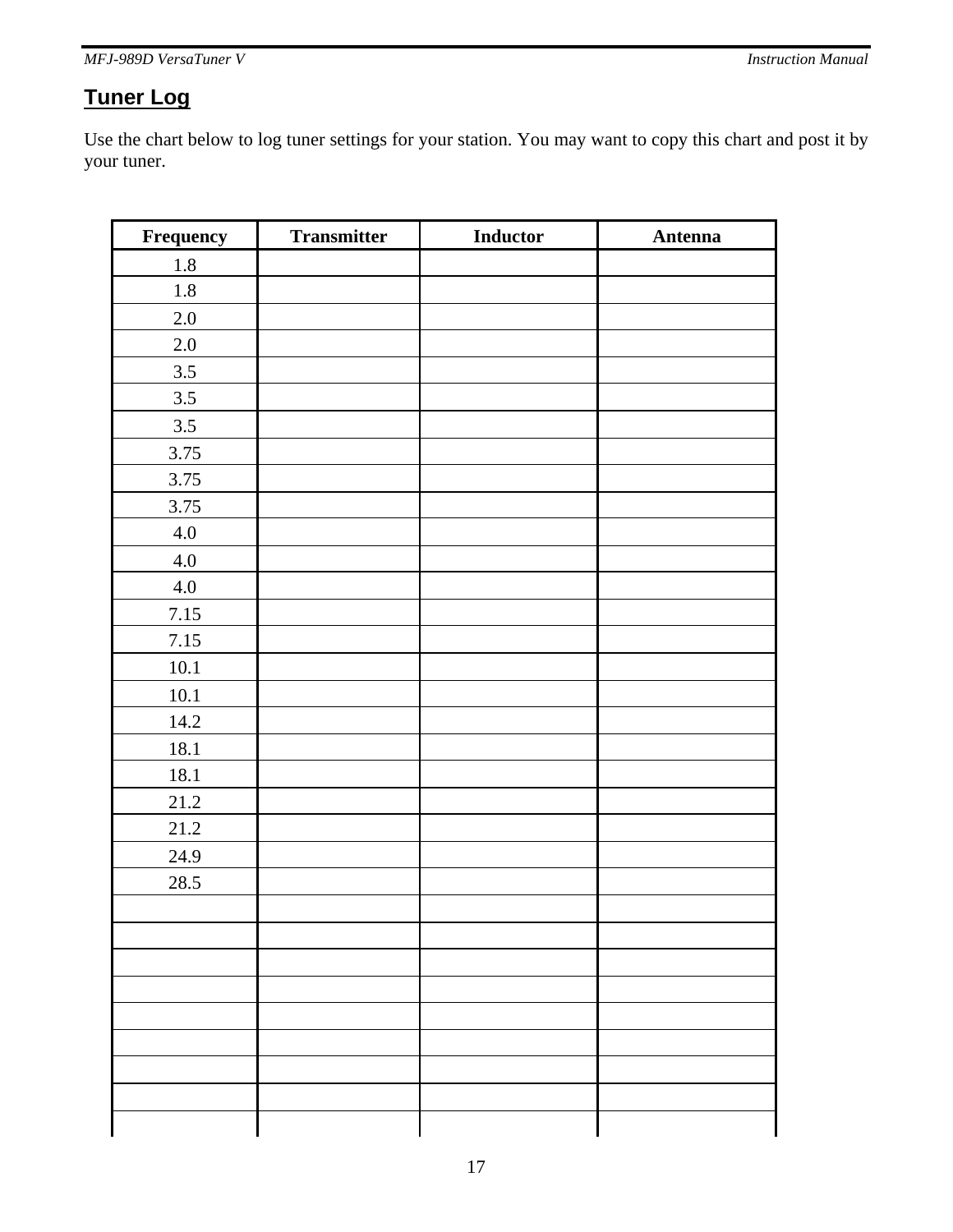# **NOTES:**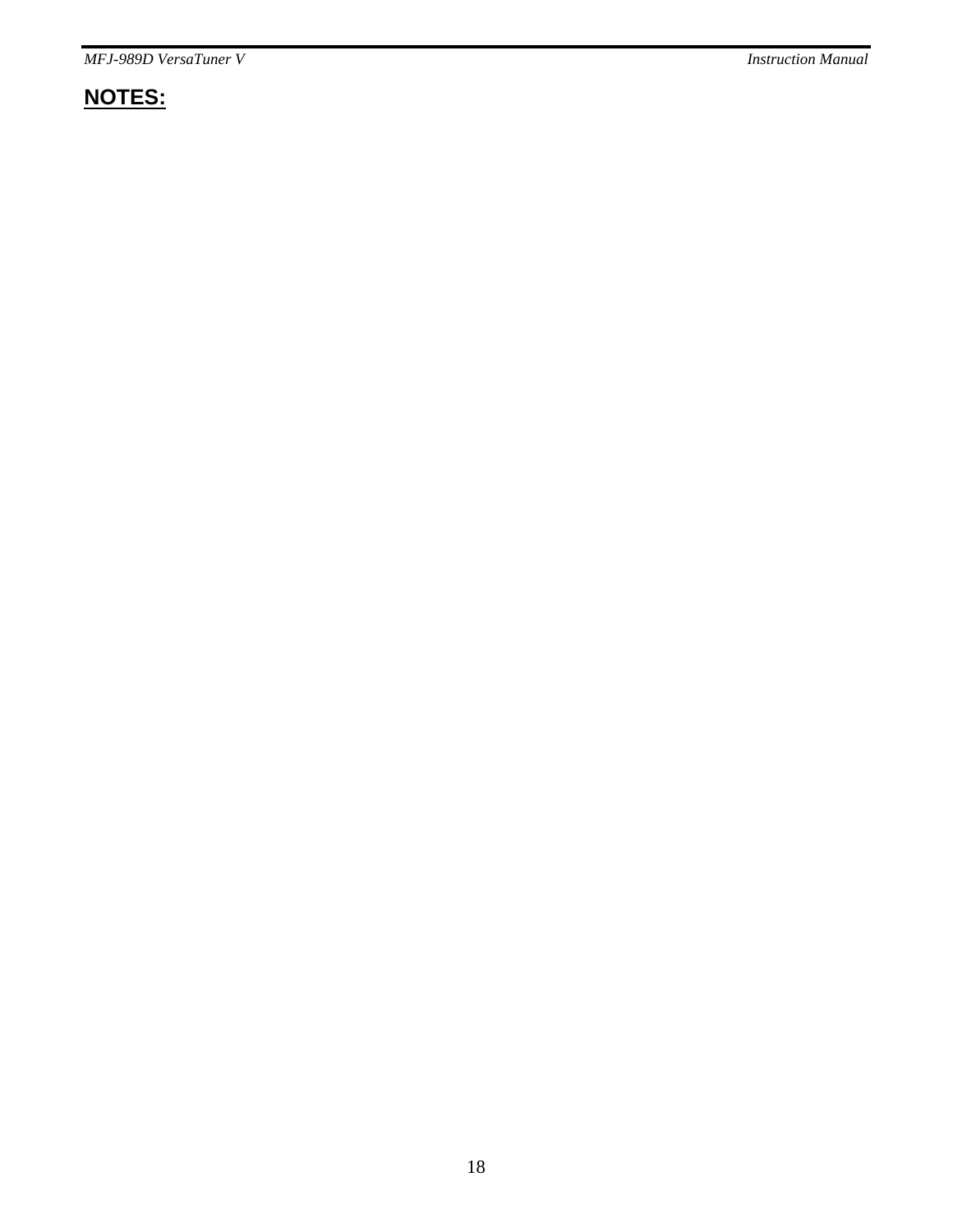# **FULL 12 MONTH WARRANTY**

MFJ Enterprises, Inc. warrants to the original owner of this product, if manufactured by MFJ Enterprises, Inc. and purchased from an authorized dealer or directly from MFJ Enterprises, Inc. to be free from defects in material and workmanship for a period of 12 months from date of purchase provided the following terms of this warranty are satisfied.

- **1.** The purchaser must retain the dated proof-of-purchase (bill of sale, canceled check, credit card or money order receipt, etc.) describing the product to establish the validity of the warranty claim and submit the original of machine reproduction or such proof of purchase to MFJ Enterprises, Inc. at the time of warranty service. MFJ Enterprises, Inc. shall have the discretion to deny warranty without dated proof-of-purchase. Any evidence of alteration, erasure, or forgery shall be cause to void any and all warranty terms immediately.
- **2.** MFJ Enterprises, Inc. agrees to repair or replace at MFJ's option without charge to the original owner any defective product under warrantee provided the product is returned postage prepaid to MFJ Enterprises, Inc. with a personal check, cashiers check, or money order for **\$7.00** covering postage and handling.
- **3.** MFJ Enterprises, Inc. will supply replacement parts free of charge for any MFJ product under warranty upon request. A dated proof of purchase and a **\$5.00** personal check, cashiers check, or money order must be provided to cover postage and handling.
- **4.** This warranty is **NOT** void for owners who attempt to repair defective units. Technical consultation is available by calling (601) 323-5869.
- **5.** This warranty does not apply to kits sold by or manufactured by MFJ Enterprises, Inc.
- **6.** Wired and tested PC board products are covered by this warranty provided **only the wired and tested PC board product is returned.** Wired and tested PC boards installed in the owner's cabinet or connected to switches, jacks, or cables, etc. sent to MFJ Enterprises, Inc. will be returned at the owner's expense unrepaired.
- **7.** Under no circumstances is MFJ Enterprises, Inc. liable for consequential damages to person or property by the use of any MFJ products.
- **8. Out-of-Warranty Service:** MFJ Enterprises, Inc. will repair any out-of-warranty product provided the unit is shipped prepaid. All repaired units will be shipped COD to the owner. Repair charges will be added to the COD fee unless other arrangements are made.
- **9.** This warranty is given in lieu of any other warranty expressed or implied.
- **10.** MFJ Enterprises, Inc. reserves the right to make changes or improvements in design or manufacture without incurring any obligation to install such changes upon any of the products previously manufactured.
- **11.** All MFJ products to be serviced in-warranty or out-of-warranty should be addressed to **MFJ Enterprises, Inc., 300 Industrial Park Road, Starkville, Mississippi 39759, USA** and must be accompanied by a letter describing the problem in detail along with a copy of your dated proofof-purchase.

**12.** This warranty gives you specific rights, and you may also have other rights which vary from state to state.